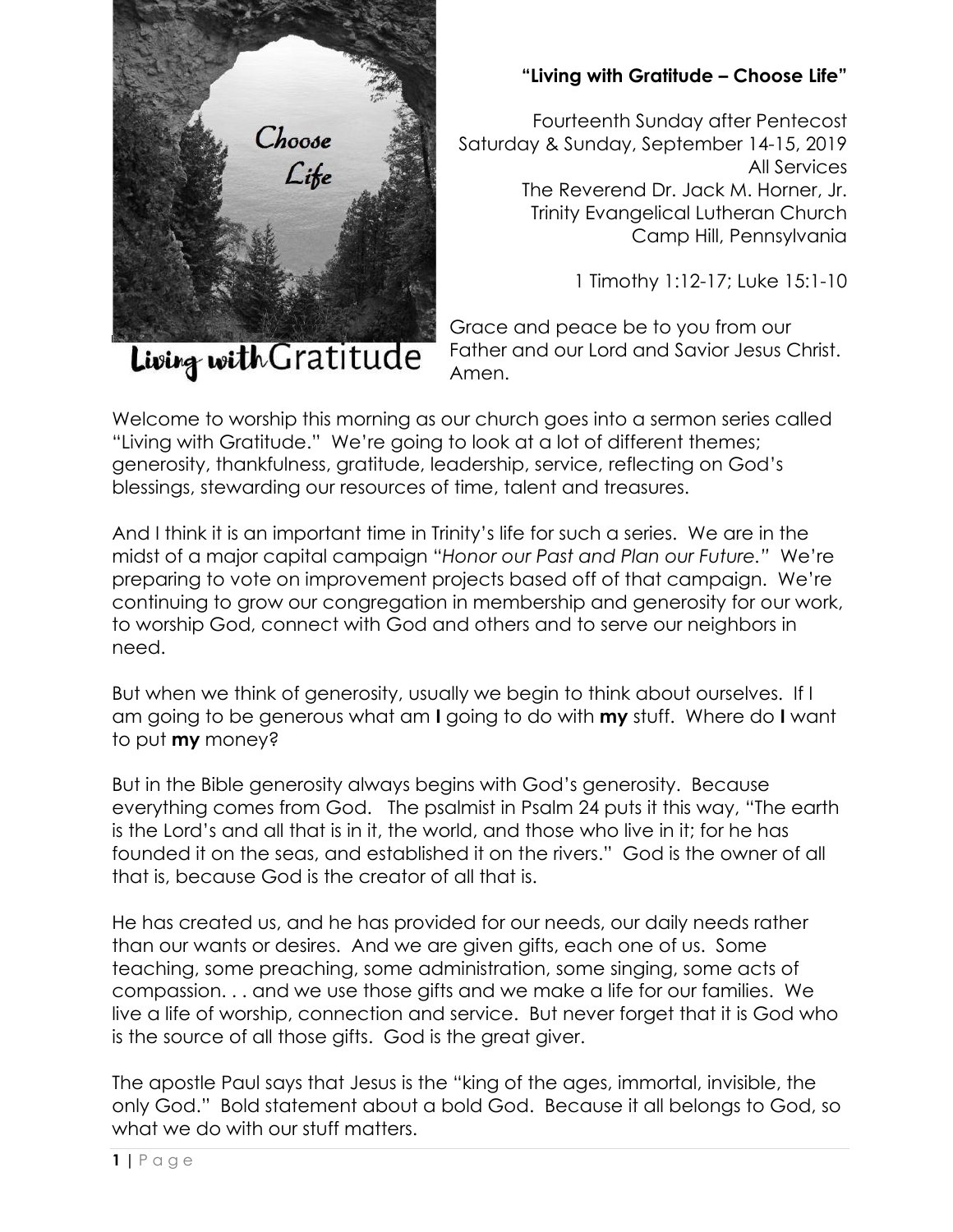And our response to God's generosity matters. God wants us to focus on those things that really matter. Your intentions matter. Your attitude matters. Your deeds, what you decide to do matters.

In 28 years of ministry I have been blessed to have pastored some really generous people. My first congregation I think of Paul. Paul lived a pretty simple life, a difficult life you might even say. He would take one of those carts from the super market and go out into the streets of Queens Village and pick up the cans and all the bottles and then he would take them to the recycling center and get the money and then come back to church that Sunday and give the proceeds to the church.

I think of Ron who is a semi-retired investment banker in my second congregation. One Sunday after Christmas he came up to me and said, "Listen I want to give an extra gift to the church," and he handed me a check and I put it in my pocket and said thank you Ron, thank you very much. And at the end of the year sometimes those things happen, people just giving an extra gift at the end of the year. When I went back to my office to put the check away, I opened it up, it was a check for \$50,000.

And then there was our own member, a member of this choir, Jane Hess, who left the bulk of her estate to this congregation. Even left her house for our mission in ministry.

But I've also heard church people say that they won't support a program, or they won't support their congregation's budget, or needed property improvements because, well they don't like it, or they don't think that it is really going to benefit for them. Their heart just isn't in it.

Well, Jesus doesn't say, "where your heart is, there your treasures will be." In other words where your wants or desires are there is where you put your money. Instead he says both in Matthew and Luke, "where your treasure is, there your heart will be also."

And in the church we make our financial commitment, we try to live gratefully and generously, not because we're getting something out of it, but because we are affirming our belief in God, the one who created us, the one who saves us, the one who put us together with each other in relationship in the church. We are in this life together, all of us as the church.

And quite frankly, that's why the offering is a part of every Christian worship service for the last 2000 years. It centers us on God and on his purposes for our lives. And so, we support the mission and ministry of our church because we love God. We give because we have a giving God who calls us to be like him, outrageously generous so that our hearts are connected with him.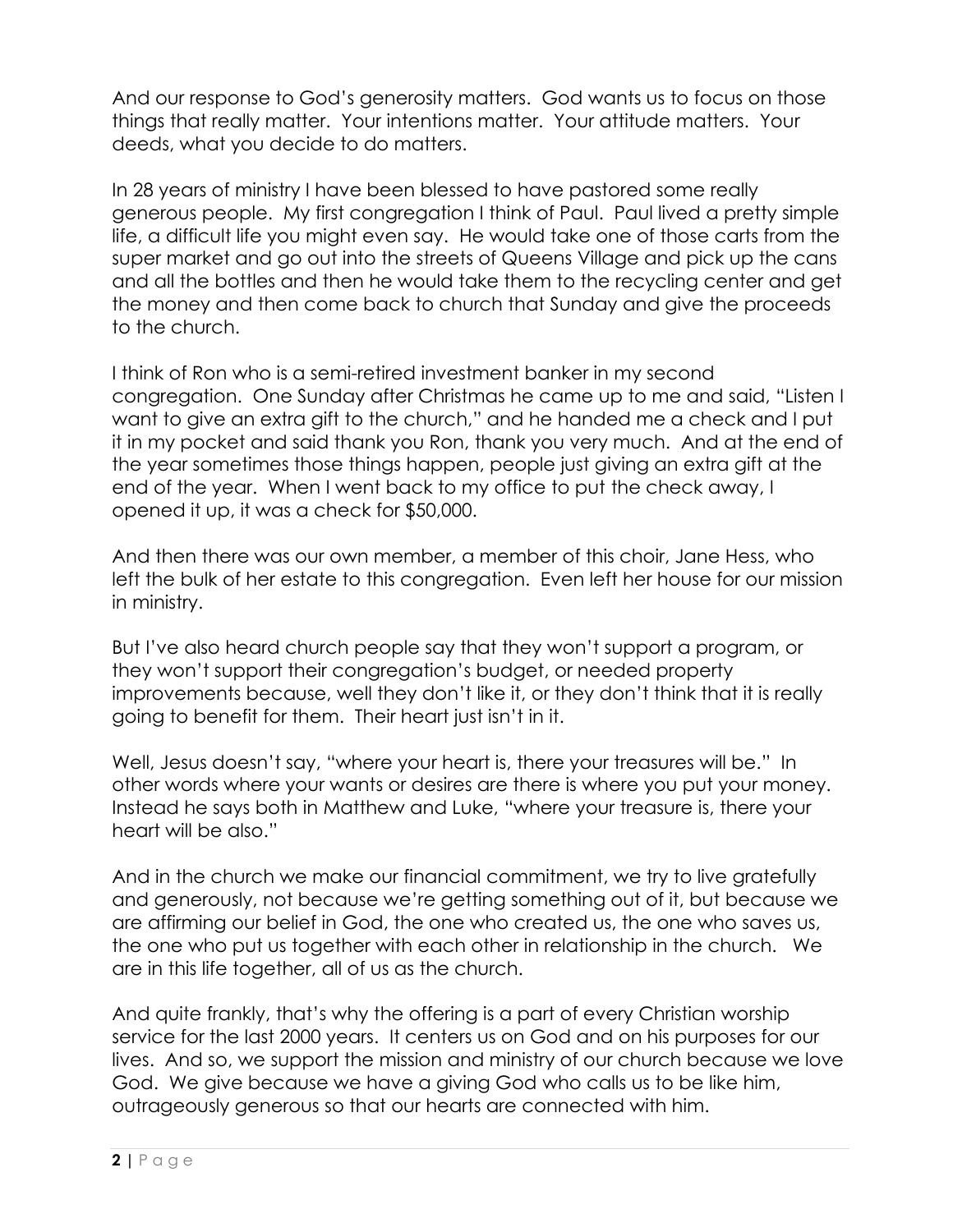I read a story of an old man giving advice to his younger son. He says to his son, "A fight is going on inside of me, it's a terrible fight between two wolves. One wolf is evil. He is anger, envy, regret, greed, arrogance, self-pity, guilt, resentment, inferiority, lies, false pride, superiority, and ego. The other wolf is good. He is joy, peace, love hope, serenity, humility, and kindness, benevolence, empathy, generosity, truth, compassion and faith. "He looks at his son and says, "that same fight is going on inside you."

The son thought about it for a moment and then he asked, "Well father, which wolf will win?"

The old man replied simply, "The one that you feed."

Intentions matter, attitude matters, deeds matter.

The founder of Methodism, John Wesley, writes in his letters his advice:

*"Do all the good you can, By all the means you can, In all the ways you can, In all the places you can, At all the times you can, To all the people you can, As long as you ever can."*

We give because we have a giving God who calls us to be like him, outrageously generous so that our hearts, minds, and souls are connected to him.

And if that's not enough, enough of a motivation, living with gratitude and generosity is actually good for you!

Robert Emmons and Michael McCullough in the *Psychology of Gratitude*, site scientific studies that suggest developing a conscious practice of gratitude and living gratefully can strengthen your immune system, improve your sleep, and lower your blood pressure.

Gratitude is also connected to higher levels of positive emotions, more joy and pleasure, and increased optimism and happiness.

And finally, living gratefully helps make us more helpful, more compassionate, more generous, more forgiving, more outgoing, and reduces the feeling of loneliness and isolation.

Living with Gratitude and Generosity brings us life and it brings us life and a relationship that are so important to us. In short, it makes us happy.

Notice the number of times that "joy" and "rejoice" were in our gospel reading.